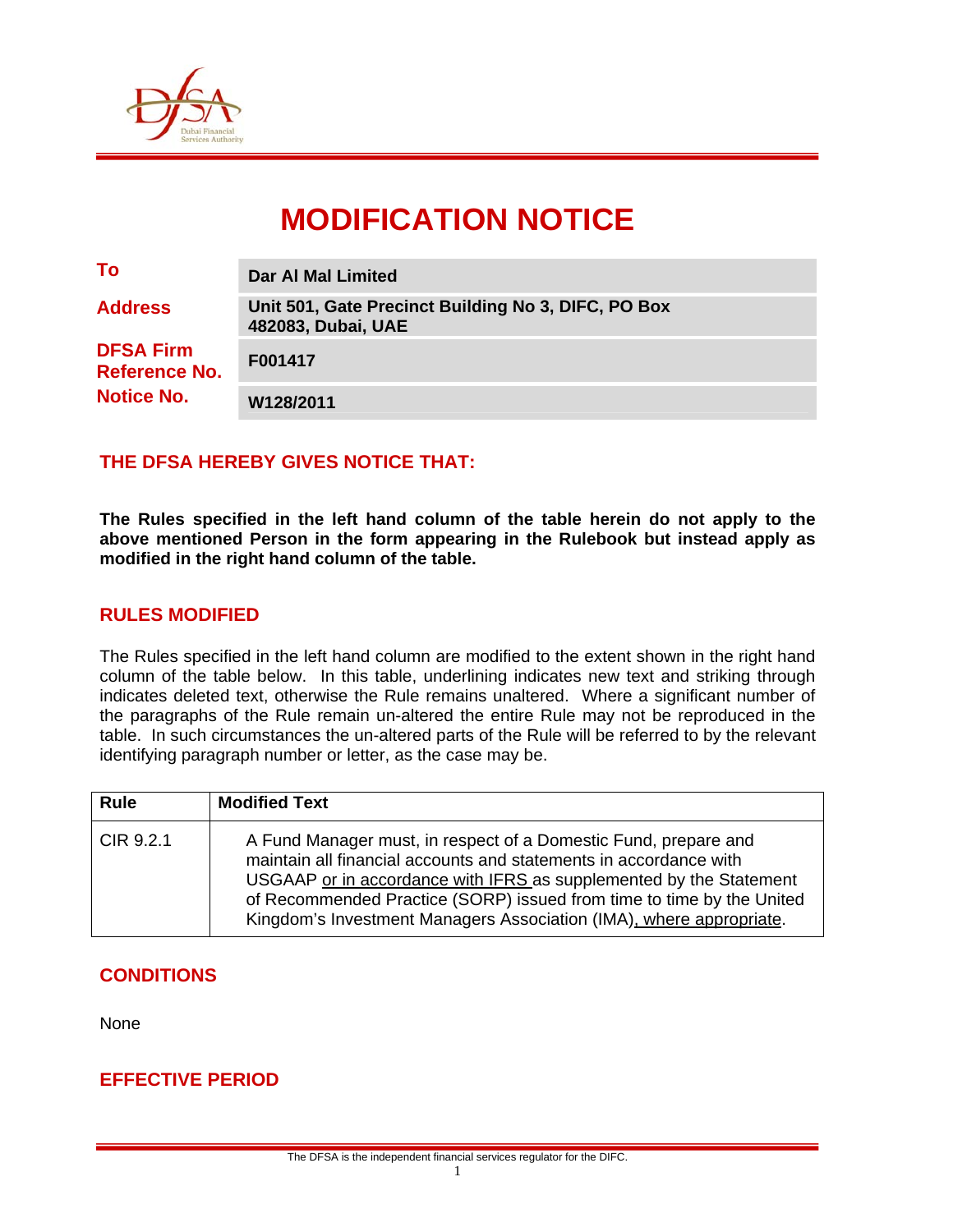

This notice comes into effect on the date of issue and remains in force until further notice.

## **INTERPRETATION**

The provisions in this notice are to be construed in accordance with GEN section 6.2 as if these provisions are provisions of the Rulebook.

Defined terms are identified in this notice by the capitalisation of the initial letter of a word or of each word in a phrase and are defined in the Glossary (GLO). Unless the context otherwise requires, where capitalisation of the initial letter is not used, an expression has its natural meaning.